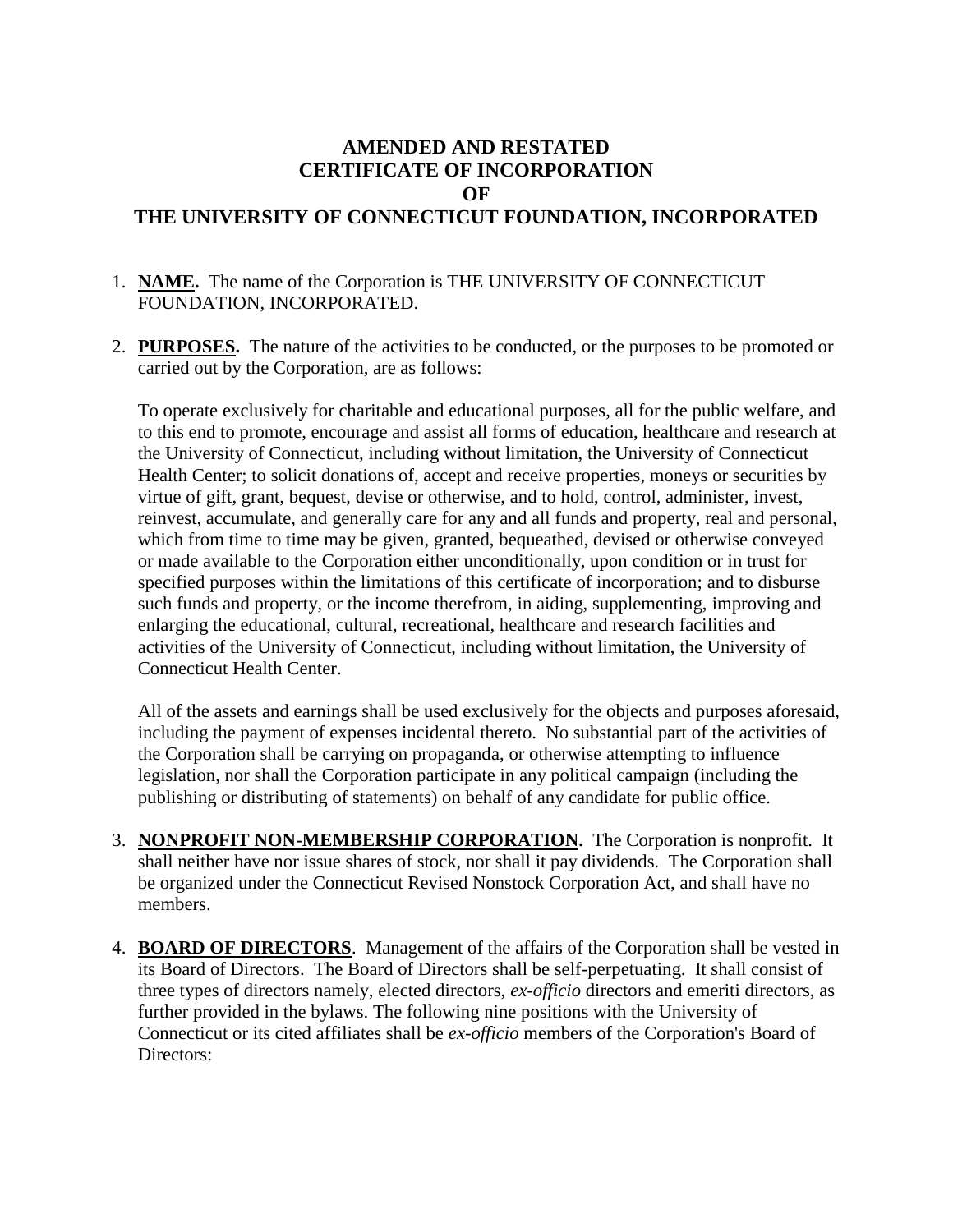- President of the University
- The University's chief academic officer
- A senior administrator from the University Health Center designated by the University President
- The chief financial officer of the University
- The chief administrator from the Department of Athletics
- Chair of the Institutional Advancement Committee of the University Board of Trustees or any other member of the Institutional Advancement Committee as designated by the Chair of the Institutional Advancement Committee
- President of the Corporation
- A student enrolled at the University and elected by enrolled students
- A faculty member of the University elected by the faculty

Each elected director shall serve for staggered terms as follows. The total number of elected directors shall be divided into two groups, with each group containing approximately the same percentage of the total, as near as may be. The terms of each group will expire every two years on alternating years, so that in any year approximately one-half of all elected directors' terms shall expire.

No elected director shall receive compensation for his or her services.

A director of the Corporation shall not be liable to the Corporation for a breach of duty as a director for monetary damages in an amount in excess of the compensation received by such director for serving the Corporation during the year of such breach (or such lesser amount as may hereafter be permitted by the Connecticut Revised Nonstock Corporation Act), except to the extent such exemption from liability or limitation thereof is not permitted under the Connecticut Revised Nonstock Corporation Act as currently in effect or as the same may hereafter be amended. No amendment, modification or repeal of this provision shall adversely affect any right or protection of a director that exists at the time of such amendment, modification or repeal.

- 5. **INDEMNIFICATION.** The Corporation shall indemnify and advance expenses to its directors to the fullest extent permitted by law. In addition, the Corporation shall indemnify and advance expenses to officers, employees and agents of the Corporation who are not directors to the same extent as directors, and may further indemnify such officers, employees and agents to the extent provided by specific action of the Corporation and permitted by law. The Corporation may also procure insurance providing greater indemnification as provided by law.
- 6. **LIMITATIONS.** The Corporation shall at all times be organized and operated exclusively for charitable, scientific or educational purposes within the meaning of Section  $501(c)(3)$  of the Internal Revenue Code of 1986, as amended (the "Code") or of any corresponding provision of future federal law.

No part of the net earnings of the Corporation shall inure to the benefit of or be distributable to the Corporation's directors, officers or other private persons, provided that the Corporation